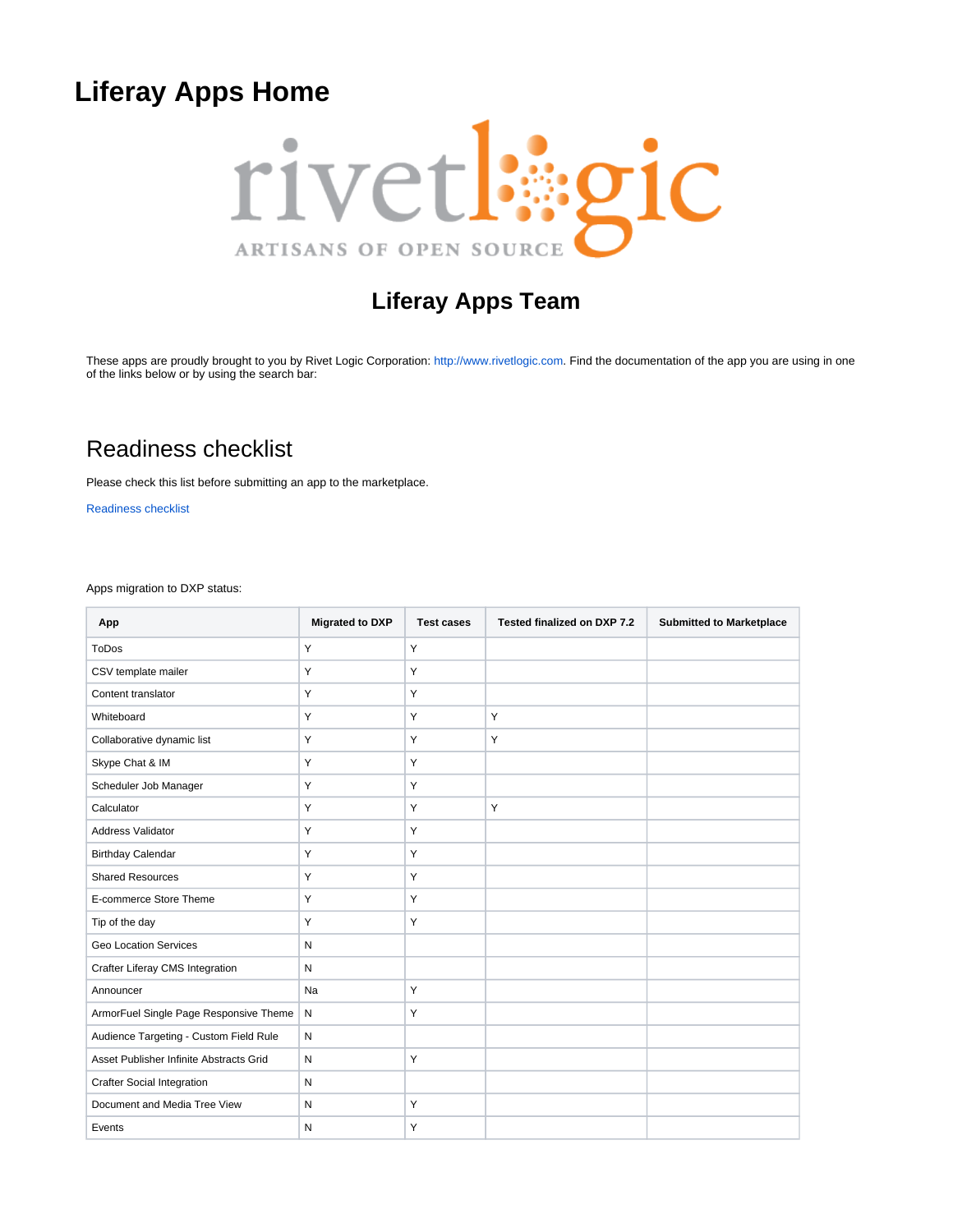| Evernote Organizer       | ${\sf N}$    |                 |  |
|--------------------------|--------------|-----------------|--|
| Form Saver               | ${\sf N}$    |                 |  |
| Google Hangouts          | ${\sf N}$    | Y               |  |
| Google Drive Quick Links | N            |                 |  |
| Hovercard                | ${\sf N}$    | Y               |  |
| <b>HR Portal</b>         | ${\sf N}$    |                 |  |
| Jobs Board               | ${\sf N}$    | Y               |  |
| Micro-site Manager       | ${\sf N}$    |                 |  |
| Mobile People directory  | ${\sf N}$    | F (In Progress) |  |
| Profile Summary          | ${\sf N}$    | Y               |  |
| <b>Quick Questions</b>   | ${\sf N}$    | Y               |  |
| Simple Iframe            | ${\sf N}$    |                 |  |
| Suggestion Box           | N            | J (In progress) |  |
| Tout                     | Mi           | Y               |  |
| Voice commands           | $\mathsf{N}$ |                 |  |
|                          |              |                 |  |

- [Address validator](https://wiki.rivetlogic.com/display/LRA/Address+validator) The Address validator plugin enables the validation of addresses entered by the user. It uses some third party services or APIs for that purpose. The initial implementation uses Google Geocoding API, but it can be extended to use different APIs. The Address validation is optional, this means users can choose not use it and they can store invalid addresses.
- [Announcer](https://wiki.rivetlogic.com/display/LRA/Announcer)  The Announcer allows an administrator to configure a set of articles that will be presented to a user on visit in a modal panel. The Announcer has some intelligence built into it as to when it should reappear. The Announcer can be used for various purposes such as for announcement and orientation of new features when a user visits a site or page.
- [ArmorFuel Single Page Responsive Theme](https://wiki.rivetlogic.com/display/LRA/ArmorFuel+Single+Page+Responsive+Theme)  The ArmourFuel theme it's a single page theme with latest UI development design and modern style.
- [Asset Publisher Infinite Abstracts Grid](https://wiki.rivetlogic.com/display/LRA/Asset+Publisher+Infinite+Abstracts+Grid) This template make use of Liferay Application Display Template A.K.A ADT. This is a new feature introduced in Liferay 6.2. This template is implemented for the asset publisher portlet. Webcontent asset entries will be displayed as thumbnails, and provides ajax lazy loading mechanism. Similar to Facebook's wall infinite scroll effect. It requests the items using a custom javascript JSON api to retrieve the entries on each scroll when more items are needed.
- [Audience Targeting Custom Field Rule](https://wiki.rivetlogic.com/display/LRA/Audience+Targeting+-+Custom+Field+Rule)  This rule is a plugin for the Audience Targeting app created by Liferay, it allows you to create user segments based on the values of custom fields added to the user profiles.
- [Birthday Calendar](https://wiki.rivetlogic.com/display/LRA/Birthday+Calendar)  The Birthday Calendar app shows birthdays of active users in three different views: daily, weekly and monthly.
- [Calculator](https://wiki.rivetlogic.com/display/LRA/Calculator) This is a calculator with the basic mathematical operations and memory functions.
- [Collaborative dynamic list](https://wiki.rivetlogic.com/display/LRA/Collaborative+dynamic+list)  'Collaborative Dynamic List' is a Liferay app that adds real-time collaboration features to Liferay's 'Dynamic Data List Display' App.
- [Content translator](https://wiki.rivetlogic.com/display/LRA/Content+translator) Liferay's localization is great feature, but it has its own limitation in web content translation support. Authors need to create web contents for different languages manually. With this app we automate that process. We make calls to an external translation service and store the translated content in the same way Liferay does. At this moment we use Yandex.Translate, which is a free API: https://tech.yandex.com/translate/ https://tech.yandex.com/translate/.
- [Content Translator Liferay 7.2](https://wiki.rivetlogic.com/display/LRA/Content+Translator+Liferay+7.2)
- [Crafter Liferay CMS Integration](https://wiki.rivetlogic.com/display/LRA/Crafter+Liferay+CMS+Integration) This app integrates Liferay with the state of the art open source CMS Crafter Studio (http://craftersoftware. com/products/overview http://craftersoftware.com/products/overview) http://craftersoftware.com/. Crafter Studio is an award-winning web content and experience management solution that allows organizations to build and manage rich online experiences on the web, mobile, social, and all digital online channels.
- [Crafter Social Integration](https://wiki.rivetlogic.com/display/LRA/Crafter+Social+Integration) This app integrates Liferay with the state of the art open source Crafter Social (http://craftersoftware.com /products/crafter-social http://craftersoftware.com/products/crafter-social) http://craftersoftware.com/. Crafter Social is a multi-tenant, platform independent user-generated content management system for handling all actions related to user-generated content (UGC), including the creation, updating and moderation of the content.
- [CSV template mailer](https://wiki.rivetlogic.com/display/LRA/CSV+template+mailer)
- [Document and Media Tree View](https://wiki.rivetlogic.com/display/LRA/Document+and+Media+Tree+View)  This app enables a tree view for the Document Library and Web Content. The main purpose on this view is to provide authenticated users an easy way to move and organize their content using a tree structure and drag and drop feature.
- [E Commerce Theme](https://wiki.rivetlogic.com/display/LRA/E+Commerce+Theme)  With E Commerce Theme you can setup an online store in minutes. This theme is fully configurable. With it your audience will know these:
- **[Elasticsearch Integration](https://wiki.rivetlogic.com/display/LRA/Elasticsearch+Integration)**
- [Events](https://wiki.rivetlogic.com/display/LRA/Events) The Events portlet application allows the portal users with access to create events and invite people via email. The events can be public (attendees can register themselves) or private (by invitation only).
- [Evernote Organizer](https://wiki.rivetlogic.com/display/LRA/Evernote+Organizer)  The Evernote Organizer app allows users to review/edit/delete their existing notes or create new notes. Also allows to create new Notebooks. The app uses the official Evernote SDK for Java (which contains wrapper code) to call its Cloud API. For security reasons, the user has to authorize the app to access their Evernote account.
- [External repository for Box](https://wiki.rivetlogic.com/display/LRA/External+repository+for+Box)
- [Form Saver](https://wiki.rivetlogic.com/display/LRA/Form+Saver)  This app helps to prevent losing data when the user session expires due to inactivity.
- [Geo Location Services](https://wiki.rivetlogic.com/display/LRA/Geo+Location+Services)  The Geo Location Services is an app that once installed offers a web service that receives an IP value and returns a two-character ISO 3166-1 http://en.wikipedia.org/wiki/ISO\_3166-1 country code in which that IP resides. With this app you can enable Geo IP functionalities in your apps. For example you can choose which content to show to your users based on the country they are located.